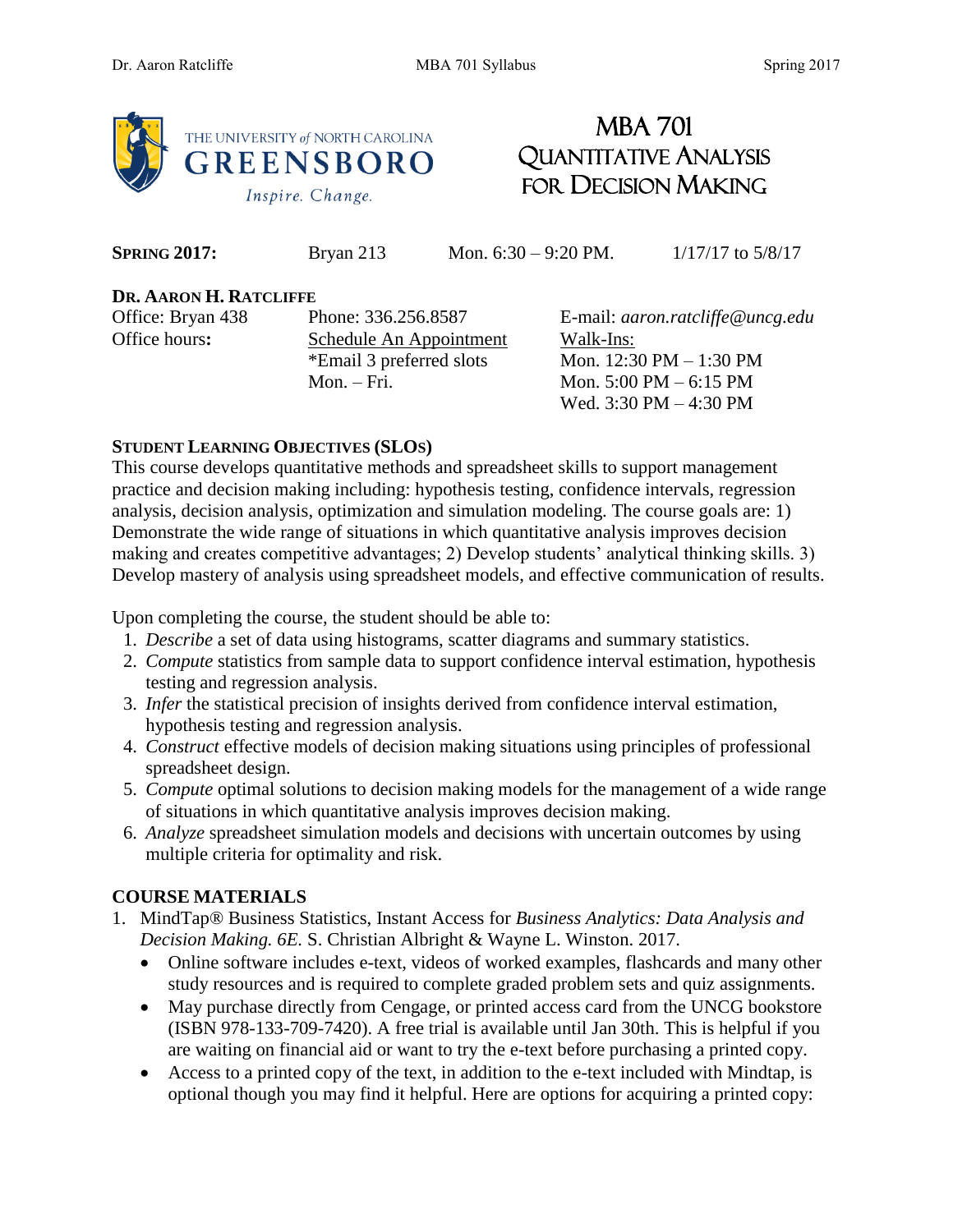- o Mindtap with Loose Leaf Text (ISBN 978-133-735-8460)
- $\circ$  Full hard copy of 6<sup>th</sup> Edition (new) with Mindtap (ISBN 978-133-734-7495).
- $\circ$  Rent or buy used a 5<sup>th</sup> or 6<sup>th</sup> Edition copy from external retailer (e.g. Amazon)
- **2.** Laptop installed with MS Excel 2010 or later and the following add-ins: *Solver, Analysis Toolpak, SolverTable, Palisade Decision Tools Suite ( StatTools, @Risk, PrecisionTree, NeuralTools, TopRank, and Evolver).* Mac users see notes on Canvas regarding your options.
- **3. Course Pack**. Digital or hard copies via **Harvard Business Publishing**. See link on Canvas.

# **COURSE WEBSITE**

The course website is<https://uncg.instructure.com/> (Canvas). Announcements, slides, spreadsheets, supplementary notes, assignments and grades will be posted to Canvas. Please confirm that you are receiving Canvas notifications in your inbox.

# **COURSE SCHEDULE**

**A summary of lecture topics, assignment due dates, and exam dates is provided in Canvas** under *Syllabus* or under *Calendar*. The schedule is tentative; some areas may take longer while others may finish more quickly. Due dates and details for upcoming assignments are available in the *Assignments* section. To review details of any lecture or assignment clink on the hyperlink provided in the *Syllabus, Assignments,* or *Calendar* sections of Canvas.

# **COURSE POLICIES**

- 1. Course Format. This course meets for one semester of instruction with time devoted to lecture, guided computing exercises, in-class lab assignments, and case discussion. Prior to class, complete the assigned reading and exercises.
- 2. Graded Assignments. Your course grade is comprised of various assignments including two exams, weekly problem sets, weekly quizzes, an excel refresher, and two case studies. If necessary, changes to due dates below will be updated via Canvas.

| <b>Assignment Group</b>     | Due                                       | Weight |
|-----------------------------|-------------------------------------------|--------|
| Exam 1                      | 03/20, 6:30 - 9:20 PM                     | 25%    |
| Exam 2                      | 05/08, 7:00 - 10:00 PM                    | 25%    |
| <b>Problem Sets</b>         | Weekly. Mondays at 6:00 PM.               | 20%    |
|                             | 11 Problem Sets. Drop lowest.             |        |
| <b>Quizzes</b>              | Weekly. Mondays at 6:00 PM.               | 10%    |
|                             | 11 Quizzes. Drop lowest.                  |        |
| <b>Case Report 1</b>        | Initial Report due 3/3, 11:59 PM          |        |
|                             | Discussion 3/6, 6:30 - 9:20 PM            |        |
|                             | Final Report due 3/10, 11:59 PM           |        |
| <b>Case Report 2</b>        | Initial Report due 4/28, 11:59 PM         | 5%     |
|                             | Discussion 5/1, 6:30 PM - 9:20 PM         |        |
|                             | Final Report due $5/5$ , 11:59 PM         |        |
| <b>Prep Quizzes +</b>       | Weekly prep quizzes. Mondays at 6:00 PM.  | 5%     |
| <b>Overall Contribution</b> | Few other participation-based assignments |        |
| <b>Excel Tutorial</b>       | 01/27, 11:59 PM                           | 5%     |
|                             | <b>Total</b>                              | 100%   |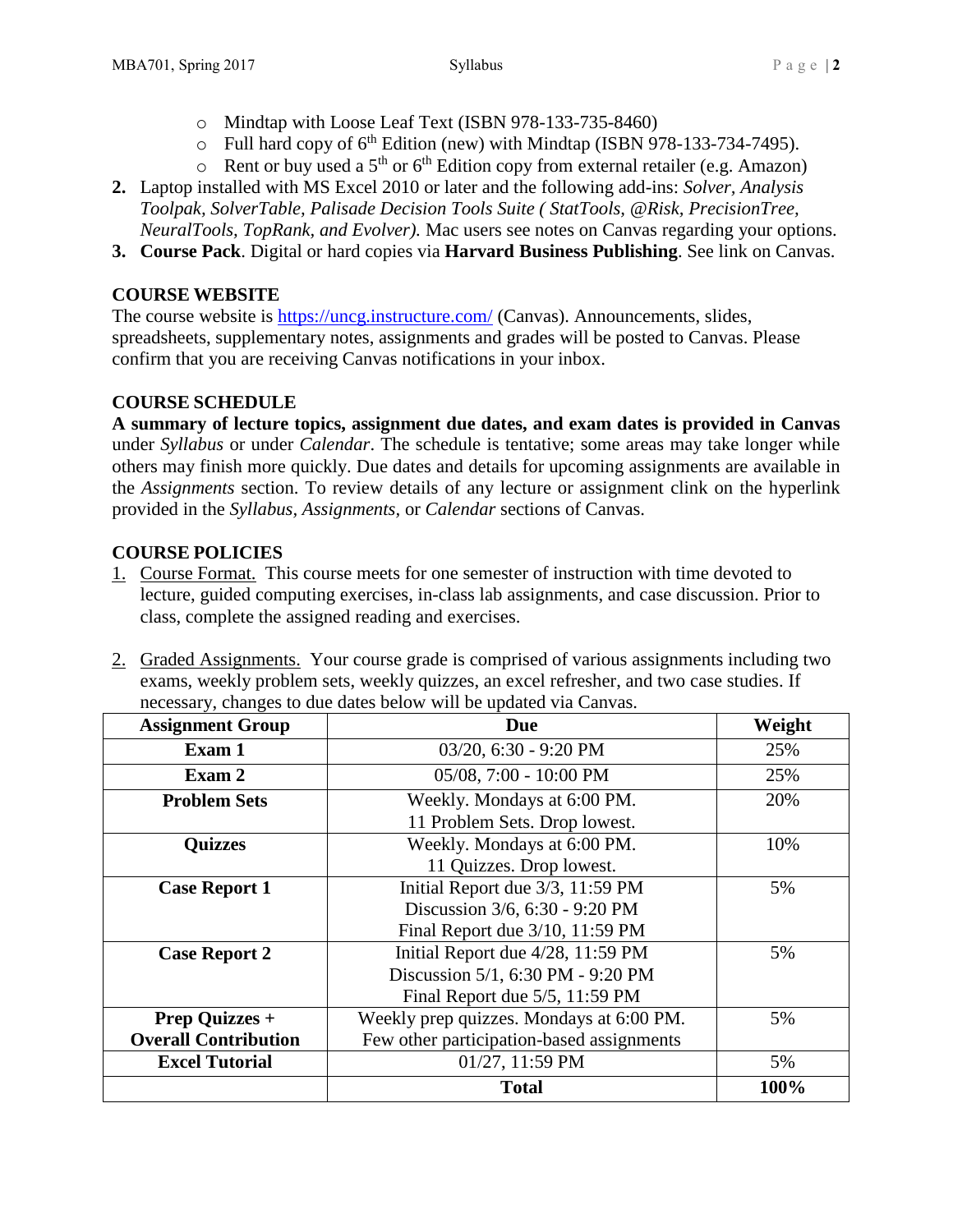# 3. Grading Criteria.

Your final course average will determine your minimum course grade according to the following table. You may increase your course grade through **strong class participation**.

| Letter Grade                                           |  | $B - B$ | $IR + I$ |    |  |
|--------------------------------------------------------|--|---------|----------|----|--|
| Minimum Numerical Score   <68   68   78   80   82   88 |  |         |          | 90 |  |

The following criteria will apply to the grading of assignments.

A: Work demonstrates clear understanding of the material under study, but also a superior ability to utilize that material in the assignment. All criteria are met. Work goes beyond the task and contains additional or outstanding features.

B: Work demonstrates a good understanding of the material, and utilizes the material well in the assignment to meet the criteria with few errors or omissions.

C: Work minimally demonstrates a basic or technical understanding of the material under study, and uses some relevant material in the assignment. Work may not address one or more criteria or may not accomplish what was asked.

F: Work is incomplete, inappropriate, or shows little or no comprehension of the material

- 4. Bring your laptop to every class to follow along with demonstrations and participate in lab exercises. It is strongly recommended that you bring your textbook to every class to follow along. Bring case materials on days of case discussion. Tip: download all relevant files before class so that you have them available regardless of the UNCG Network status.
- 5. Exams. Exams will be given at the dates and times listed in the above schedule.
	- Exams are open note, open book, open laptop, but no communication of any kind is allowed, either verbal, written, or electronic except with the instructor. Cell phones must be turned off and stowed away.
	- You must notify the instructor at least 1 week prior if you have a conflict for an exam. Documented proof may be requested for a make-up exam to be scheduled.
	- Requests to correct grading errors must be made within one week of return of grades.
- 6. Problem Sets & Quizzes. Weekly assignments help you develop proficiency in critical thinking and keep pace in the course as future material builds on earlier material. **Problem sets develop your analytical abilities** and help you to master the variety of quantitative skills covered during the class**. Quizzes strengthen your knowledge of important concepts**  covered during class and in the readings. **Most weeks one problem set and one quiz will be due by Monday at 6:00 PM**. Both types of assignments will be **delivered in MindTap**, the online software accompanying the text. Each student must individually attempt and comprehend all of the problems. Students are encouraged to work together in pairs or small groups so long as each student submits his or her own work. Students are allowed 3 attempts on each quiz and 3 "Check My Work" attempts on each problem in the Problem Set.
- 7. Case Report assignments are posted on Canvas. **You may work in 3-4 member teams for the case project reports, but all students should be individually prepared to discuss the case in class**. Each team will submit one report (MS Word or PDF) and one Excel workbook by the due dates above. The initial case report will be due prior to the case discussion, helping you and your team to prepare the case materials prior to discussion. The final case report will be due after the case discussion.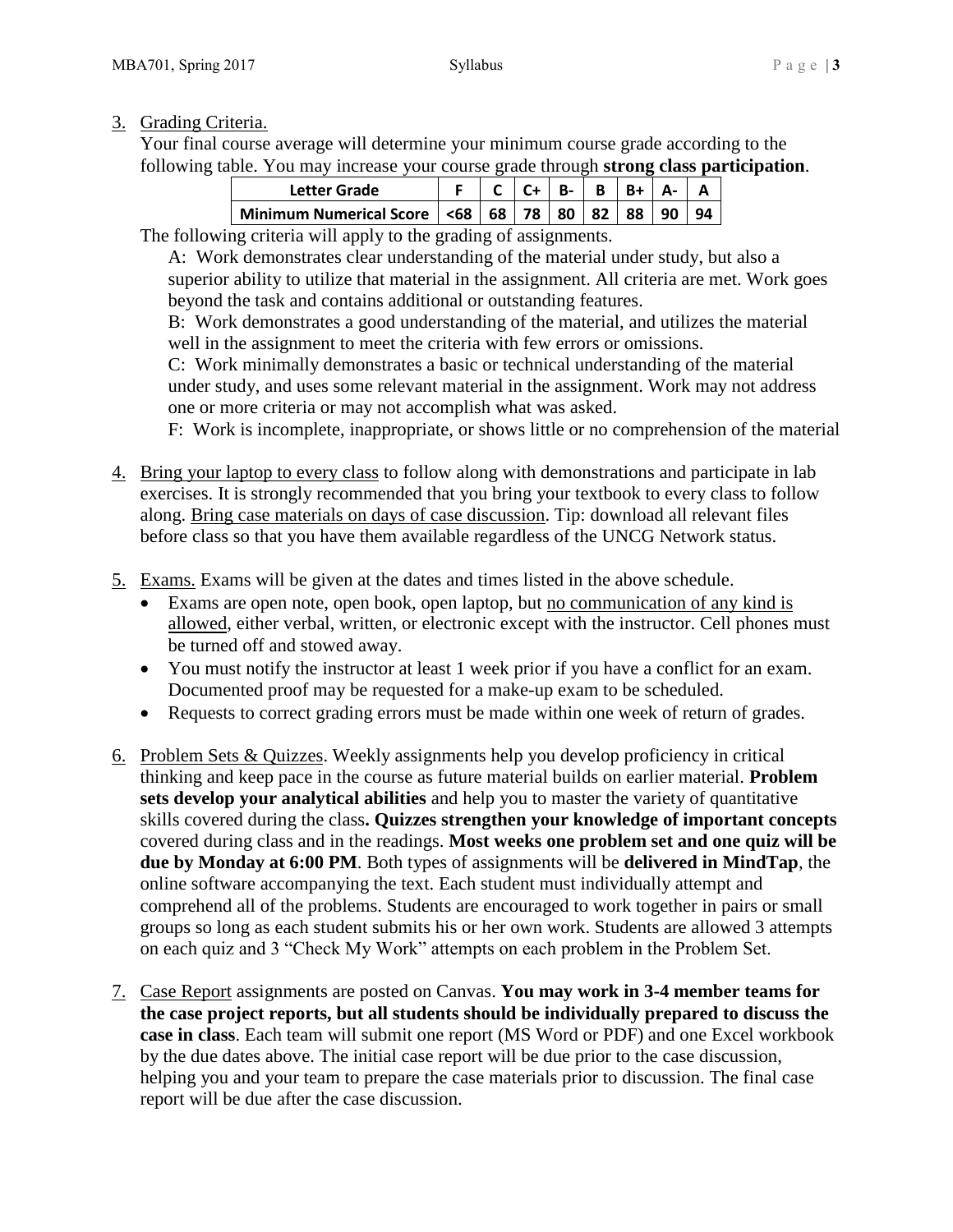**Initial and final case reports should begin with a brief executive summary of the key issues of the case, your methodology, and your recommendations**. Describe your assumptions, methods, and answers to any case questions in the body of the report. Reference in the report any work completed in an attached Excel file.

**Participation in case discussion is an important part of your grade**. The instructor assigns case discussion grades based on the quantity and quality of your participation. The quality of participation is measured by how well you explain your own critical analysis, contribute original ideas, make comparisons based on outside experience or readings, offer critical questions for the class to consider, respond to questions raised by others, and offer feedback to your teammates. **If you plan to miss a case discussion, please notify the instructor one week in advance so that an appropriate make-up assignment may be issued.**

**Self-evaluation and peer evaluations for case assignments will be required** and an individual's grade may be penalized if there is sufficient evidence he/she has not taken acceptable responsibility for the assignment or does not complete the evaluation. Case teams should discuss expectations at the start of the semester. **All team members should take responsibility for making sure all parts of the assignment meet the agreed expectations.**

- 8. Excel Refresher. Throughout the course students will use Microsoft Excel extensively as it is one of the most powerful and widely available tools for quantitative analysis across all functions and industries of business. **The course itself,** however**, is not a course in how to use Microsoft Excel**, but rather a course in how to analyze and interpret important business problems using quantitative analysis methods. **You are expected to begin the class with a foundation of core Excel skills already established** and **it is your responsibility to improve your Excel skills on your own outside of class** if necessary. The Excel Refresher will help you to assess your preparedness for using Excel in the course, build the necessary fundamental skills, and practice areas of weakness. In order to earn any credit for the assignment, you must obtain an 80% level of proficiency on the quiz, but you may take the assignment up to 3 times before the due date.
- 9. Prep Quizzes & Class Participation includes being prepared for class, being involved in class discussion, and being engaged with the material outside of class. You are expected to be thoroughly prepared to discuss assigned readings and cases. You may be called upon at any time to share your perspective, work with other students, or respond to a question. You are encouraged to attend office hours and email the instructor with questions and insights. Participation is essential because: 1) discussion about a business situation is most fruitful with multiple perspectives; 2) articulating your thoughts and questions demands that you be clear and precise; 3) it promotes critical thinking and maximizes your learning efficiency. Effective communication and participation are vital business skills in any organization.

To award you for completing the readings and preparing the practice exercises prior to class meeting times, prep quiz assignments are due weekly before the class session. These short, simple quizzes give you a head start on the new material for the week. The assignments will be delivered in MindTap and you are allowed 3 attempts. Other simple assignments, graded mostly for completion, may be added to this assignment group throughout the semester at the discretion of the instructor.